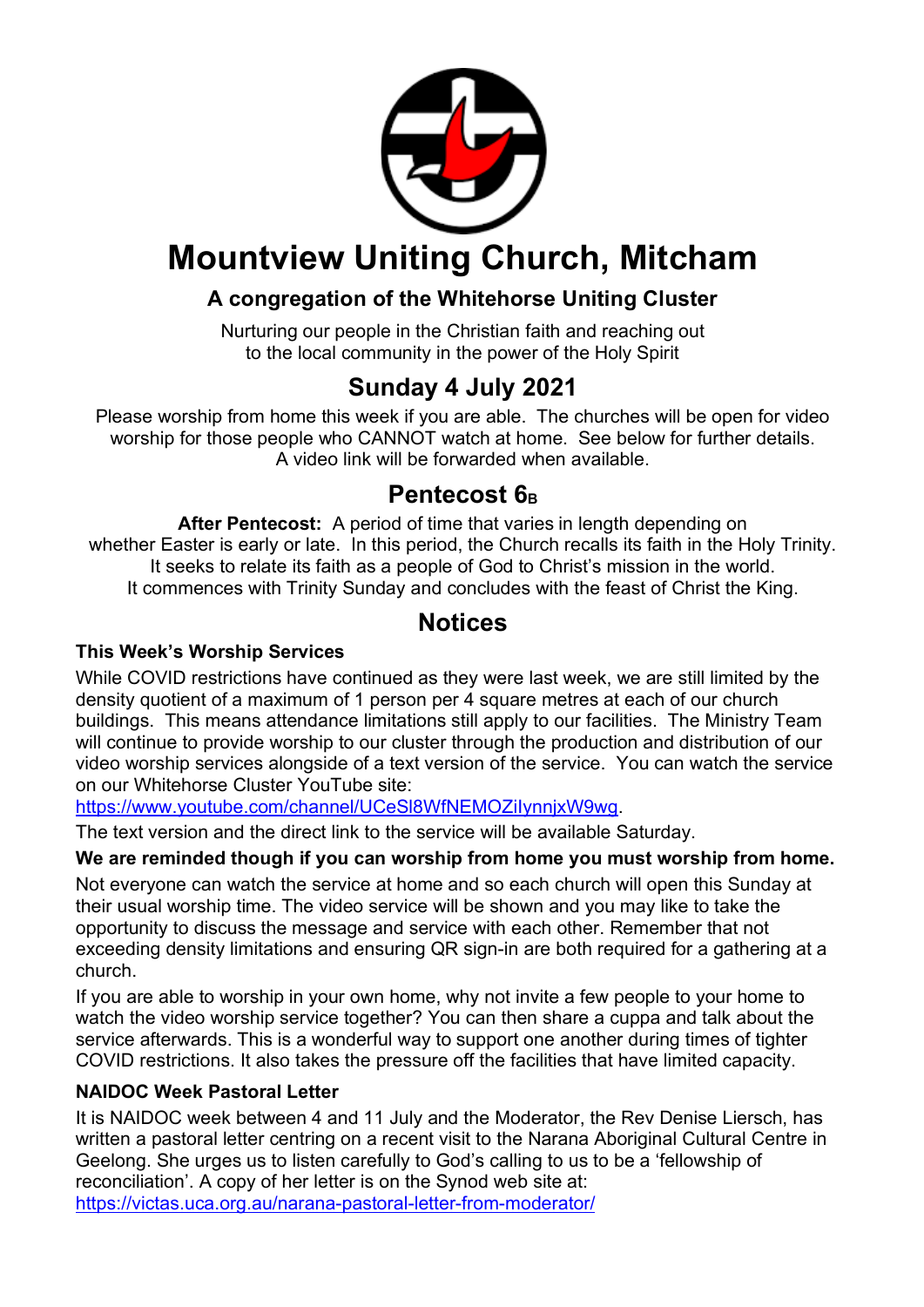#### **Do you have a heart for today's KIDS?**

Three teachers from Burwood Heights PS have approached our Cluster for help in starting a Christian KIDS CLUB at the school, in after-school hours once a month.

They have identified a need and are asking us to support them.

We'd need two or three committed Cluster members, willing to work with the teachers and a member of our ministry team, to explore the possibility.

Volunteer roles for the Kids Club to proceed would range from liaison & planning to providing & serving snacks.

Forest Hill already runs a Kids Hope mentoring program for vulnerable kids at this school. So this could be an extension of our ministry to the wider community there.

Interested? Need more information?

Please contact Rev. Peter on 0434 310 862

#### **Whitehorse Cluster Meditation / Contemplation / Quiet Days Groups**

I will be offering a series of "How to" meditate and contemplate sessions at each of our churches over the next few months. A quiet day is also in the process of being organized.

#### • **Cluster Introduction to Meditation**

Tuesday 6th July at 10am-11am at Blackburn North Nunawading. Bring a balloon and warm rug/cushion. Must register (Rev Tina) limit 6. RSVP 3/7

#### • **Cluster Introduction to Contemplation**

Wednesday 7th July at 10am-11am at Blackburn North Nunawading. Bring a warm rug/cushion. Paper and textas, etc. will be supplied Must register (Rev Tina) limit 6. RSVP 3/7

## **Worship Roster**

#### **This Sunday 4 July:**

Rev Peter Cannon Peter Cox (Vestry/Fellowship) Colleen Rowe, David Rowe, Denyse Ward (Fellowship) Michael Plumridge (Lead Steward)

#### **Next Sunday 11 July:**

Rev Tina Lyndon Ng Margot Kemke (Vestry/Fellowship) Jenny Balshaw (Fellowship) David Rowe (Lead Steward)

## **Lectionary Readings**

**This Sunday 4 July:**  Margot Kemke 2 Samuel 5:1-5, 9-10 Psalm 48 2 Corinthians 12:2-10 Mark 6:1-13

#### **Next Sunday 11 July:**

John Williams 2 Samuel 6:1-5, 12b-19 Psalm 24 Ephesians 1:3-14 Mark 6:14-29

## **Prayer Cycles**

Rostered members for 'Prayers of The People' – please email your prayer (for your upcoming Sunday) to multi-media@mountview.unitingchurch.org.au before 6pm Thursday

## **This Sunday 4 July:**

John Williams World: Sudan, South Sudan;, Uganda Ecumenical: Stairway Church, Whitehorse UCA: Croydon, Croydon North; Uniting's Lentara